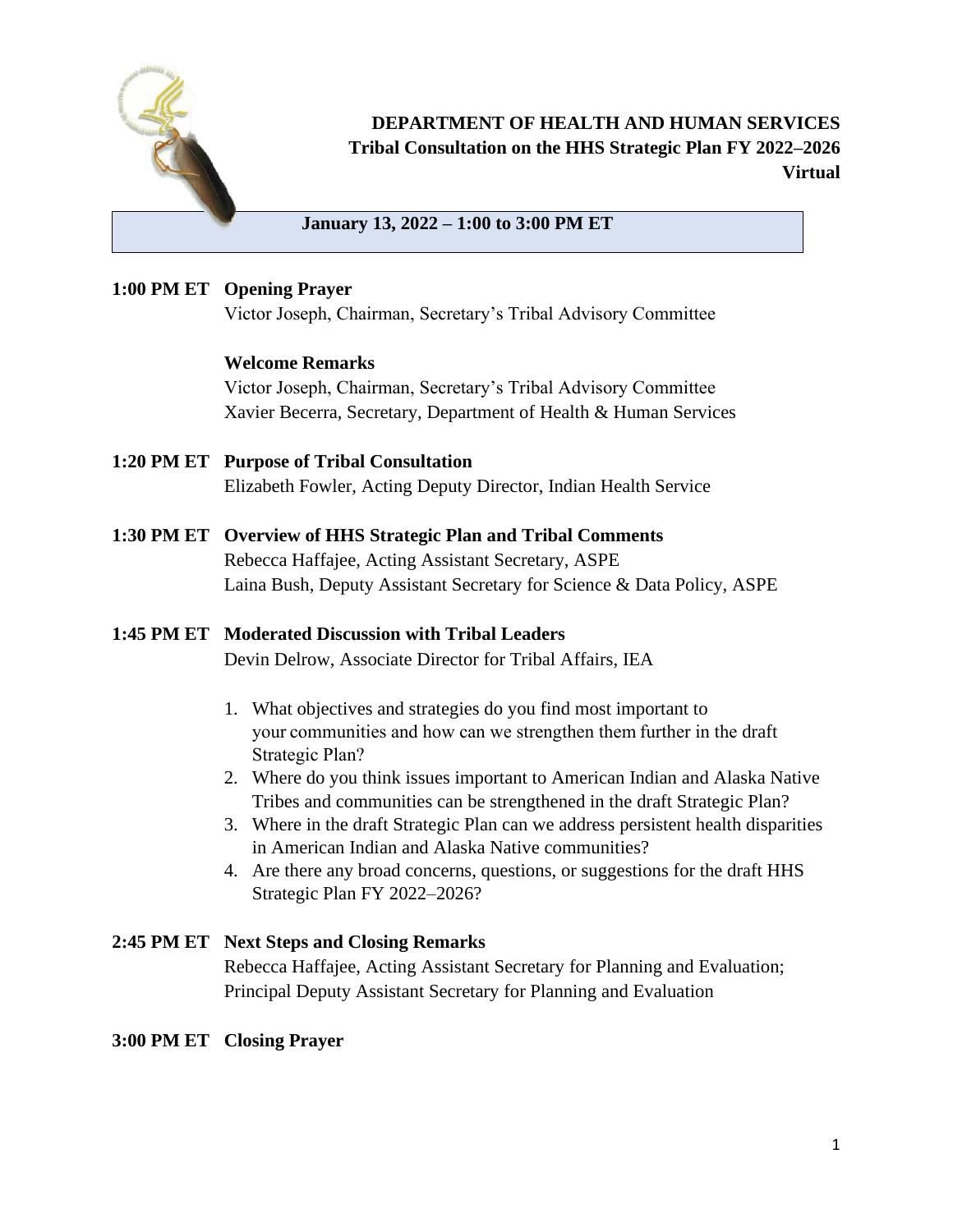# Tribal Consultation on the HHS Strategic Plan FY 2022–2026

JANUARY 13, 2022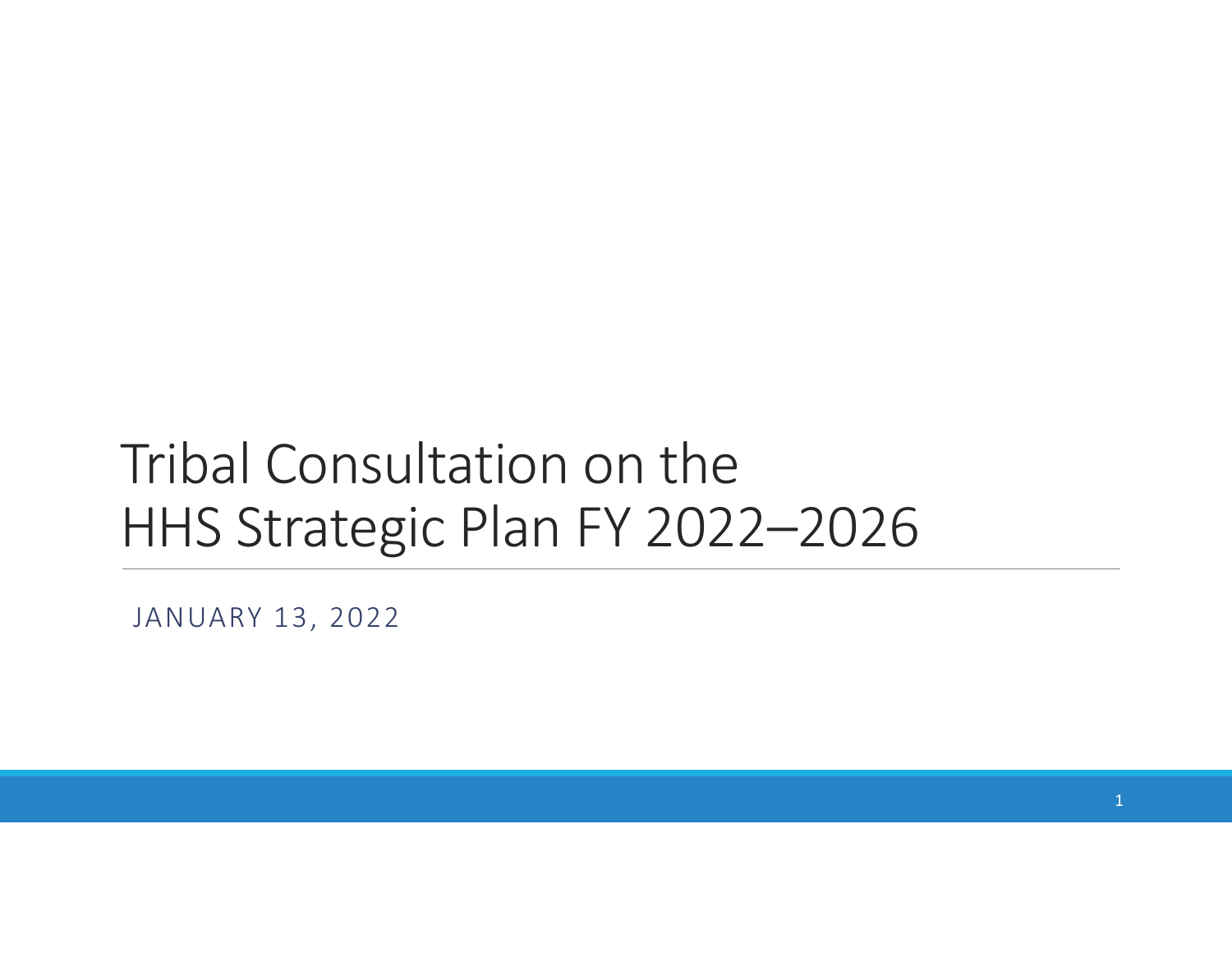# Opening Prayer

## **VICTOR JOSEPH**

CHAIR

SECRETARY'S TRIBAL ADVISORY COMMITTEE

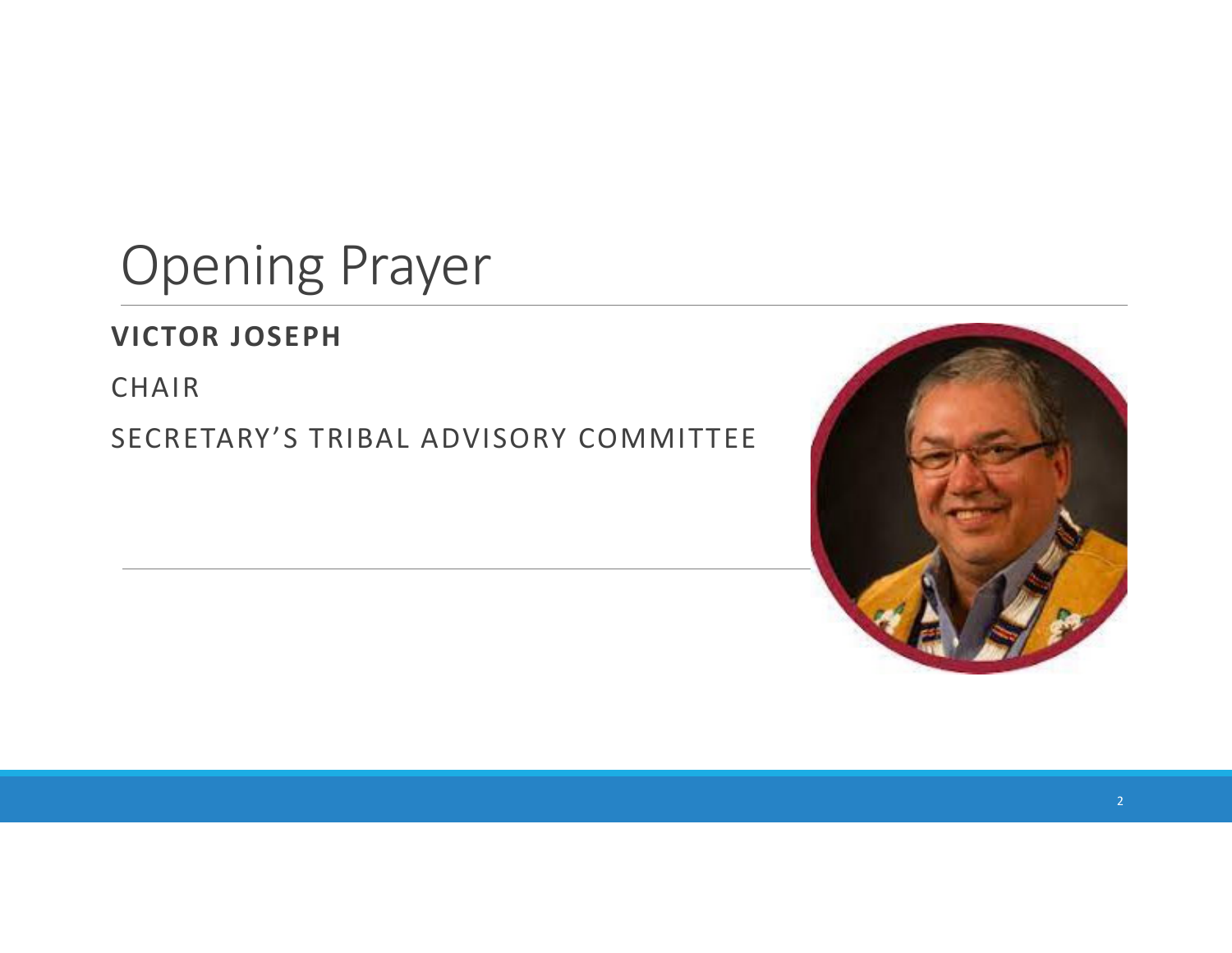

# Welcome Remarks

### XAVIER BECERRA

SECRETARY

DEPARTMENT OF HEALTH AND HUMAN SERVICES

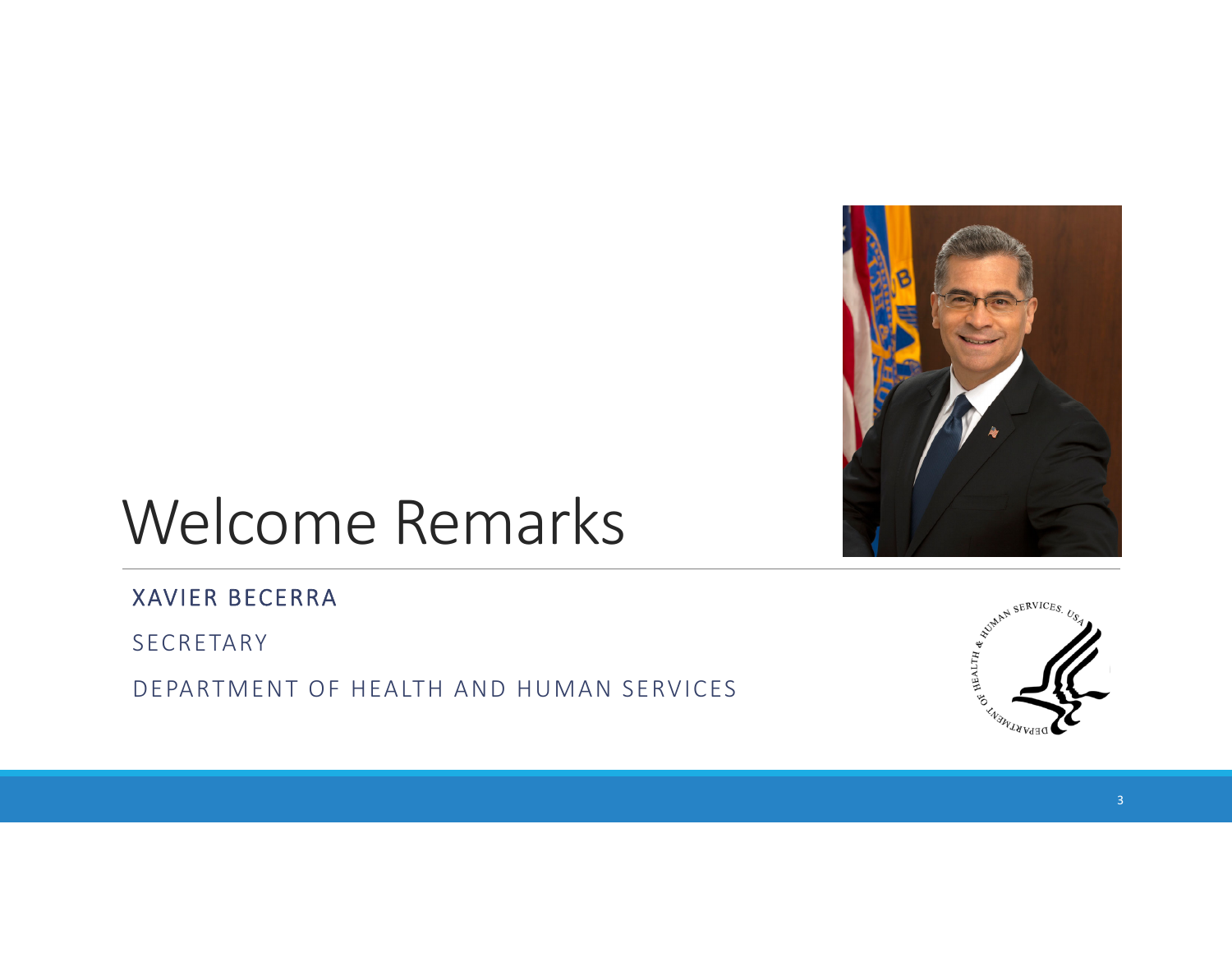

# Purpose of Tribal Consultation

ELIZABETH FOWLER

ACTING DEPUTY DIRECTOR

INDIAN HEALTH SERVICE

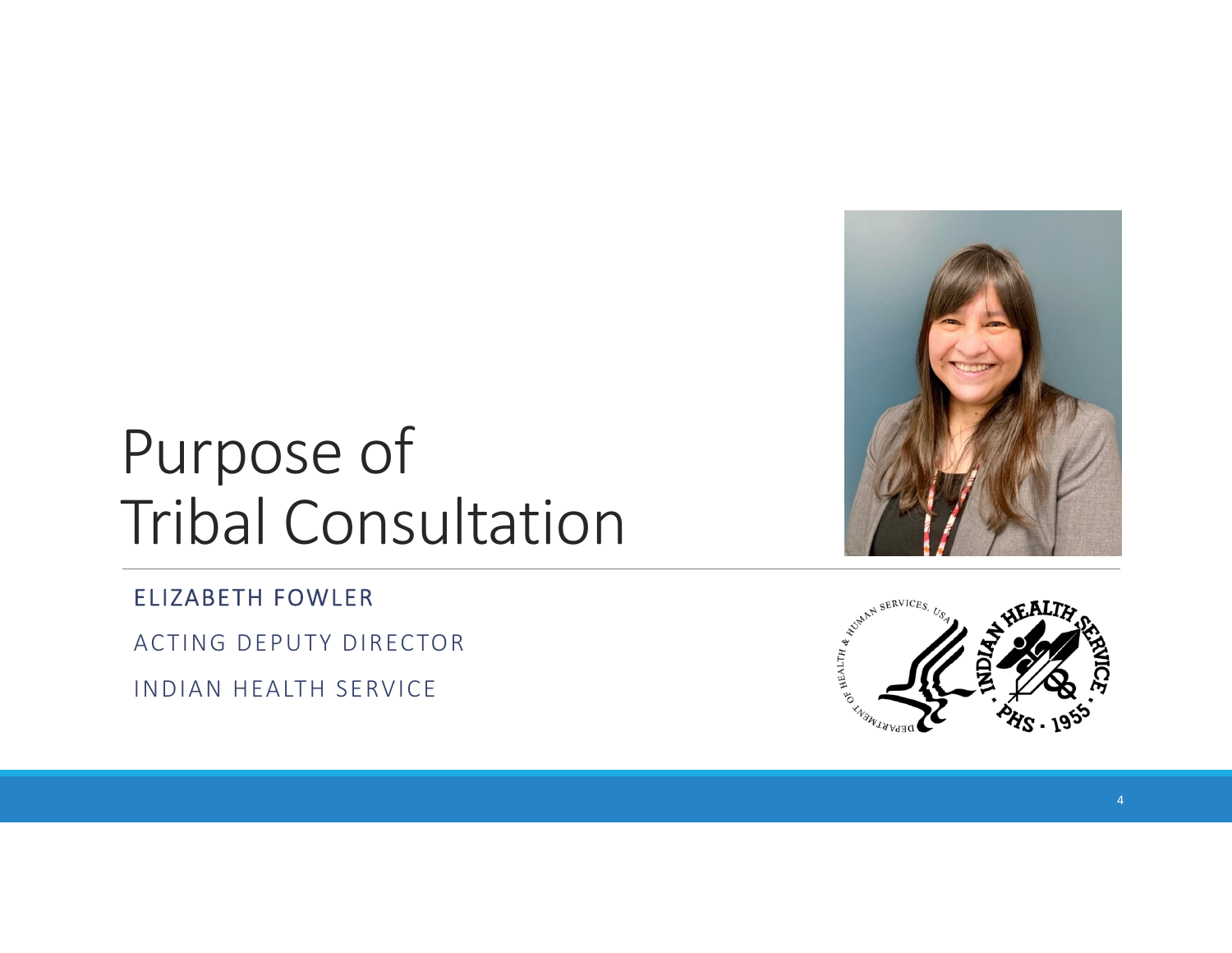## Overview of HHS Strategic Plan and Tribal Comments



**RebeccaJ.D., Ph.D., M.P.H.** Deputy Assistant Secretary for Planning and Data Policy and Evaluation (ASPE)

 **Haffajee, Laina Bush, MBA** Acting Assistant Secretary for Science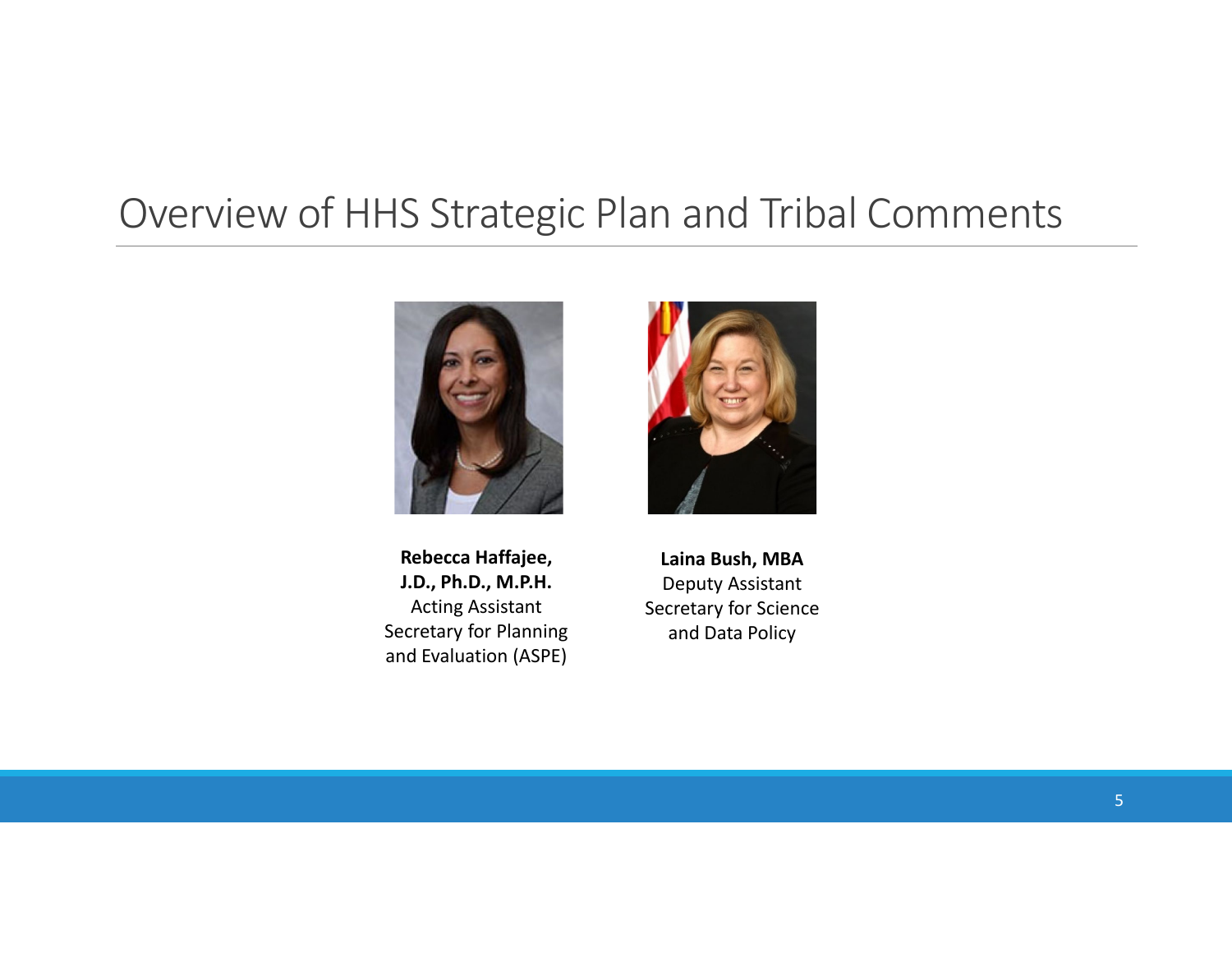

# Why and How We Develop the HHS Strategic Plan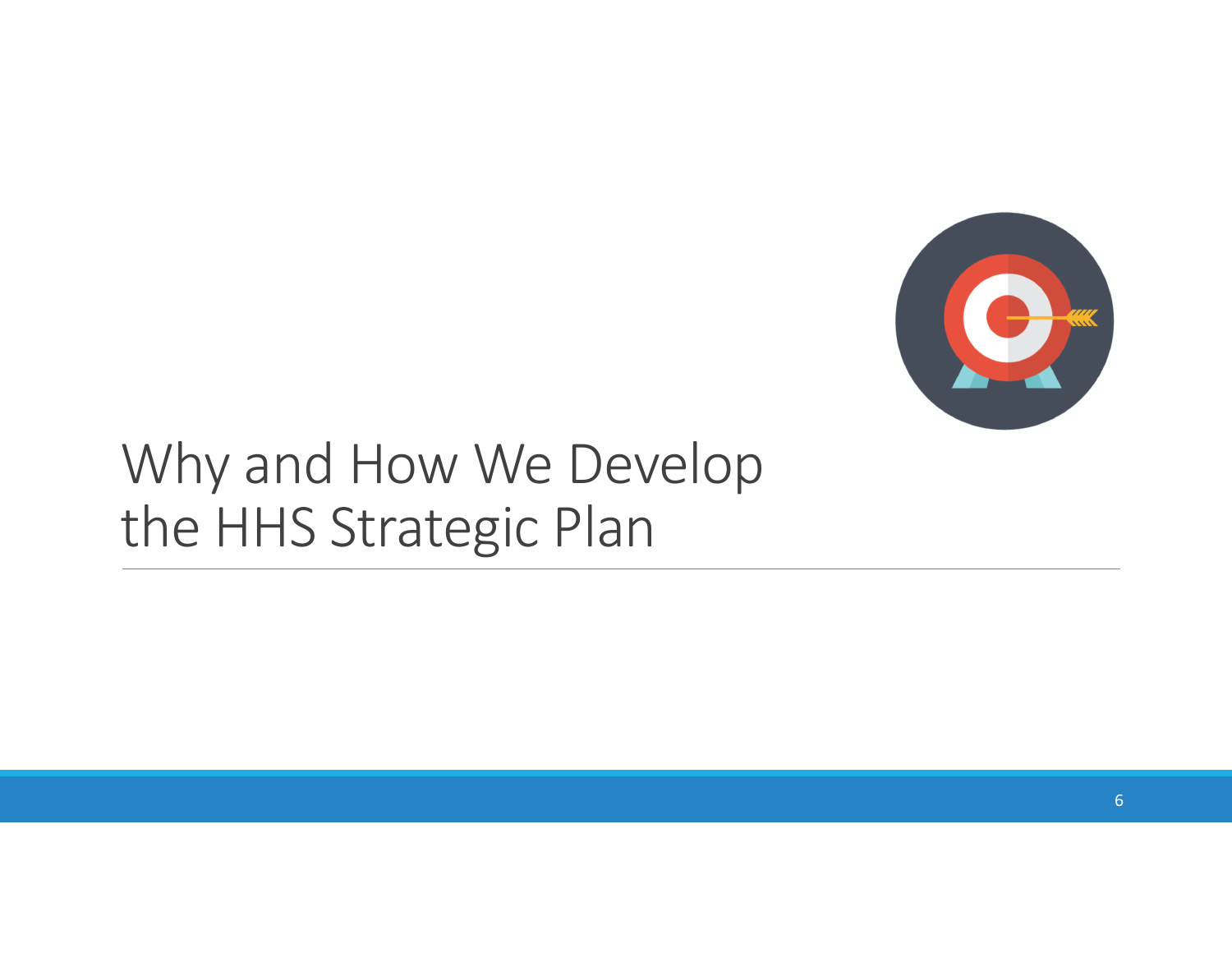## How we Develop the Draft HHS Strategic Plan FY 2022–2026

| <b>Phase</b>                                                         | <b>Purpose</b>                        | <b>Stakeholders</b>                                                                                                                                                                             |  |
|----------------------------------------------------------------------|---------------------------------------|-------------------------------------------------------------------------------------------------------------------------------------------------------------------------------------------------|--|
| <b>Initial Priority</b><br><b>Setting and</b><br><b>Consultation</b> | <b>Focus on</b><br><b>Outcomes</b>    | $\checkmark$ Senior HHS Leaders and Counselors<br>√ HHS Strategic Plan Workgroup                                                                                                                |  |
|                                                                      |                                       |                                                                                                                                                                                                 |  |
| <b>Draft Framework</b><br><b>Development</b>                         | <b>Set the</b><br><b>Context</b>      | ← HHS Strategic Plan Workgroup<br>✓ Subject Matter Experts from OpDivs, StaffDivs<br>$\checkmark$ ASPE Analysts                                                                                 |  |
|                                                                      |                                       |                                                                                                                                                                                                 |  |
| <b>Draft Plan</b><br><b>Development</b>                              | <b>Establish</b><br><b>Priorities</b> | ✔ Subject Matter Experts from OpDivs, StaffDivs<br>$\checkmark$ ASPE Analysts<br>← Performance Officers                                                                                         |  |
|                                                                      |                                       |                                                                                                                                                                                                 |  |
| <b>Consultation</b>                                                  | <b>Solicit</b><br><b>Input</b>        | ✓ Congress, Tribal and Urban Indian Organization Leaders, OMB,<br>public (governmental groups, private sector, professional<br>organizations, profit/nonprofit groups, religious organizations) |  |
|                                                                      |                                       |                                                                                                                                                                                                 |  |
| <b>Final Plan</b><br><b>Development</b>                              | <b>Revise and</b><br><b>Validate</b>  | $\checkmark$ Senior HHS Leaders and Counselors<br>√ HHS Strategic Plan Workgroup<br>✔ Subject Matter Experts from OpDivs, StaffDivs                                                             |  |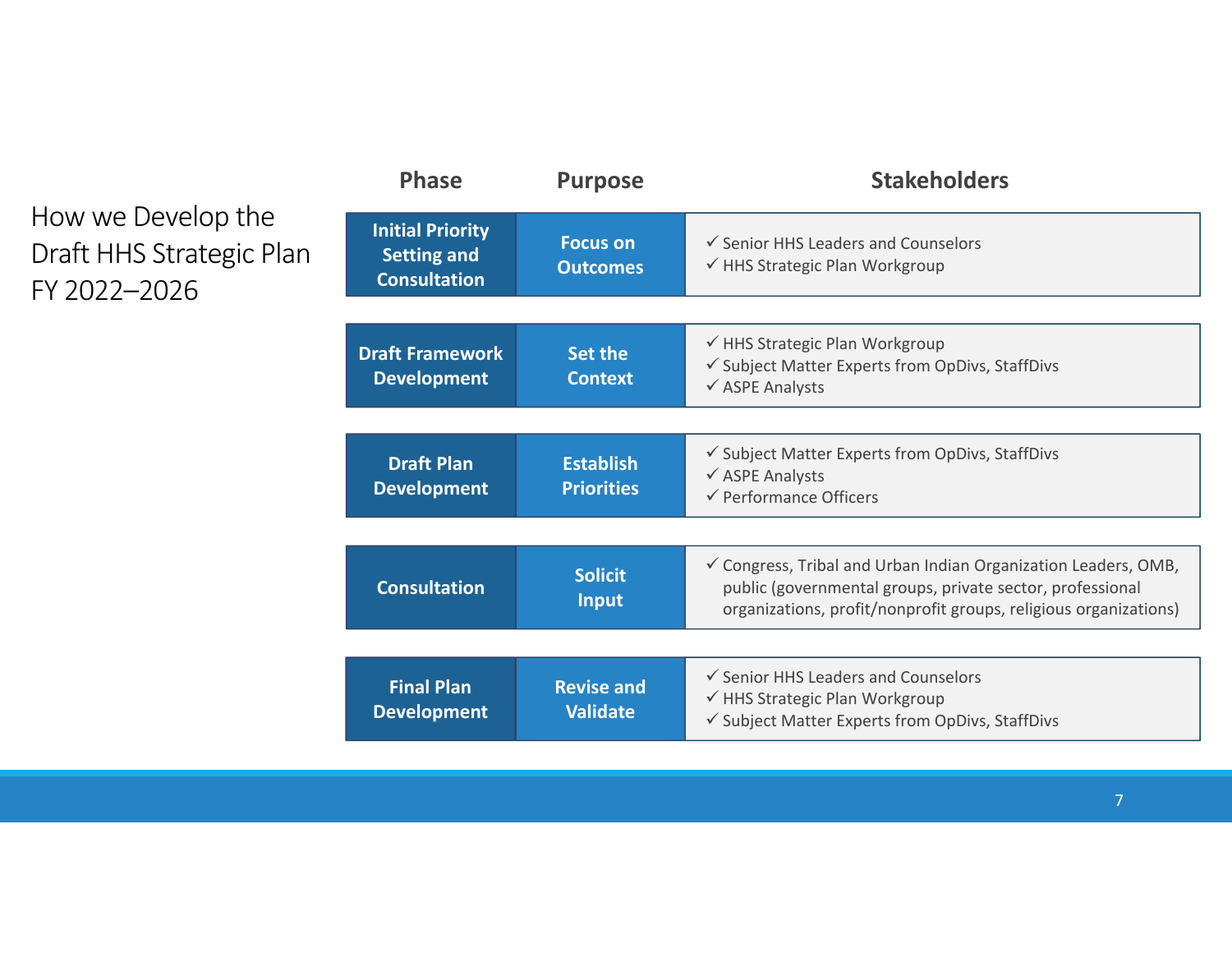## Draft HHS Strategic Plan FY 2022–2026

| <b>HEALTH CARE</b><br><b>Protect and Strengthen Equitable</b><br><b>Access to High Quality and</b><br><b>Affordable HealthCare</b>                                                                                                                                                | <b>PUBLIC HEALTH</b><br><b>Safeguard and Improve National</b><br>and Global Health Conditions and<br><b>Outcomes</b>                                                                                                                                                                      | <b>HUMAN SERVICES</b><br><b>Strengthen Social Well-being,</b><br><b>Equity, and Economic Resilience</b>                                                                                                                                                    | <b>RESEARCH &amp; EVIDENCE</b><br><b>Restore Trust and Accelerate</b><br><b>Advancements in Science and</b><br><b>Research for All</b>                                                                                                                                                                    | <b>MANAGEMENT</b><br><b>Advance Strategic Management to</b><br><b>Build Trust, Transparency, and</b><br>Accountability                                                                                                                   |
|-----------------------------------------------------------------------------------------------------------------------------------------------------------------------------------------------------------------------------------------------------------------------------------|-------------------------------------------------------------------------------------------------------------------------------------------------------------------------------------------------------------------------------------------------------------------------------------------|------------------------------------------------------------------------------------------------------------------------------------------------------------------------------------------------------------------------------------------------------------|-----------------------------------------------------------------------------------------------------------------------------------------------------------------------------------------------------------------------------------------------------------------------------------------------------------|------------------------------------------------------------------------------------------------------------------------------------------------------------------------------------------------------------------------------------------|
| 1.1. Increase choice, affordability and<br>enrollment in high-quality healthcare<br>coverage<br>1.2. Reduce costs, improve quality of<br>healthcare services, and ensure access to<br>safe medical devices and drugs                                                              | 2.1. Improve capabilities to predict,<br>prevent, prepare for, respond to, and<br>recover from emergencies, disasters<br>and threats in the nation and across<br>the globe                                                                                                                | 3.1. Provide effective and innovative<br>pathways leading to equitable<br>economic success for all individuals<br>and families<br>3.2. Strengthen early childhood<br>development and expand                                                                | 4.1. Improve the design, delivery, and<br>outcomes of HHS programs by<br>prioritizing science, evidence and<br>inclusion<br>4.2. Invest in the research enterprise<br>and the scientific workforce to maintain<br>leadership in the development of<br>innovations that broaden our                        | 5.1. Promote effective<br>enterprise governance to<br>ensure programmatic goals are<br>met equitably and transparently<br>across all management practices                                                                                |
| 1.3. Expand equitable access to<br>comprehensive, community-based,<br>innovative, and culturally-competent<br>healthcare services while addressing<br>social determinants of health<br>1.4. Drive the integration of behavioral                                                   | 2.2 Protect individuals, families, and<br>communities from infectious disease<br>and non-communicable disease<br>through development and equitable<br>delivery of effective, innovative,<br>readily available, diagnostics,<br>treatments, therapeutics, medical<br>devices, and vaccines | opportunities to help children and<br>youth thrive equitably within their<br>families and communities<br>3.3. Expand access to high-quality<br>services and resources for older<br>adults and people with disabilities.<br>and their caregivers to support | understanding of disease, health care,<br>public health, and human services<br>resulting in more effective<br>interventions, treatments, and<br>programs<br>4.3. Strengthen surveillance,<br>epidemiology, and laboratory capacity                                                                        | 5.2. Sustain strong financial<br>stewardship of HHS resources to<br>foster prudent use of resources.<br>accountability, and public trust<br>5.3. Uphold effective and innovative<br>human capital resource<br>management resulting in an |
| health into the healthcare system to<br>strengthen and expand access to mental<br>health and substance use disorder<br>treatment and recovery services for<br>individuals and families<br>1.5. Bolster the health workforce to<br>ensure delivery of quality services<br>and care | 2.3. Enhance promotion of healthy<br>lifestyle behaviors to reduce<br>occurrence and disparities in<br>preventable injury, illness, and death<br>2.4 Mitigate the impacts of<br>environmental factors, including<br>climate change, on health outcomes                                    | increased independence and quality<br>of life<br>3.4. Increase safequards to<br>empower families and communities<br>to prevent and respond to neglect,<br>abuse and violence, while<br>supporting those who have<br>experienced trauma or violence         | to understand and equitably address<br>diseases and conditions<br>4.4. Improve data collection, use, and<br>evaluation to increase evidence-based<br>knowledge that leads to better health<br>outcomes, reduced health disparities,<br>and improved social well-being, equity,<br>and economic resilience | engaged, diverse workforce with the<br>skills and competencies to<br>accomplish the HHS mission<br>5.4. Ensure the security of HHS<br>facilities, technology, data and<br>information, while advancing<br>environment-friendly practices |
|                                                                                                                                                                                                                                                                                   |                                                                                                                                                                                                                                                                                           |                                                                                                                                                                                                                                                            |                                                                                                                                                                                                                                                                                                           |                                                                                                                                                                                                                                          |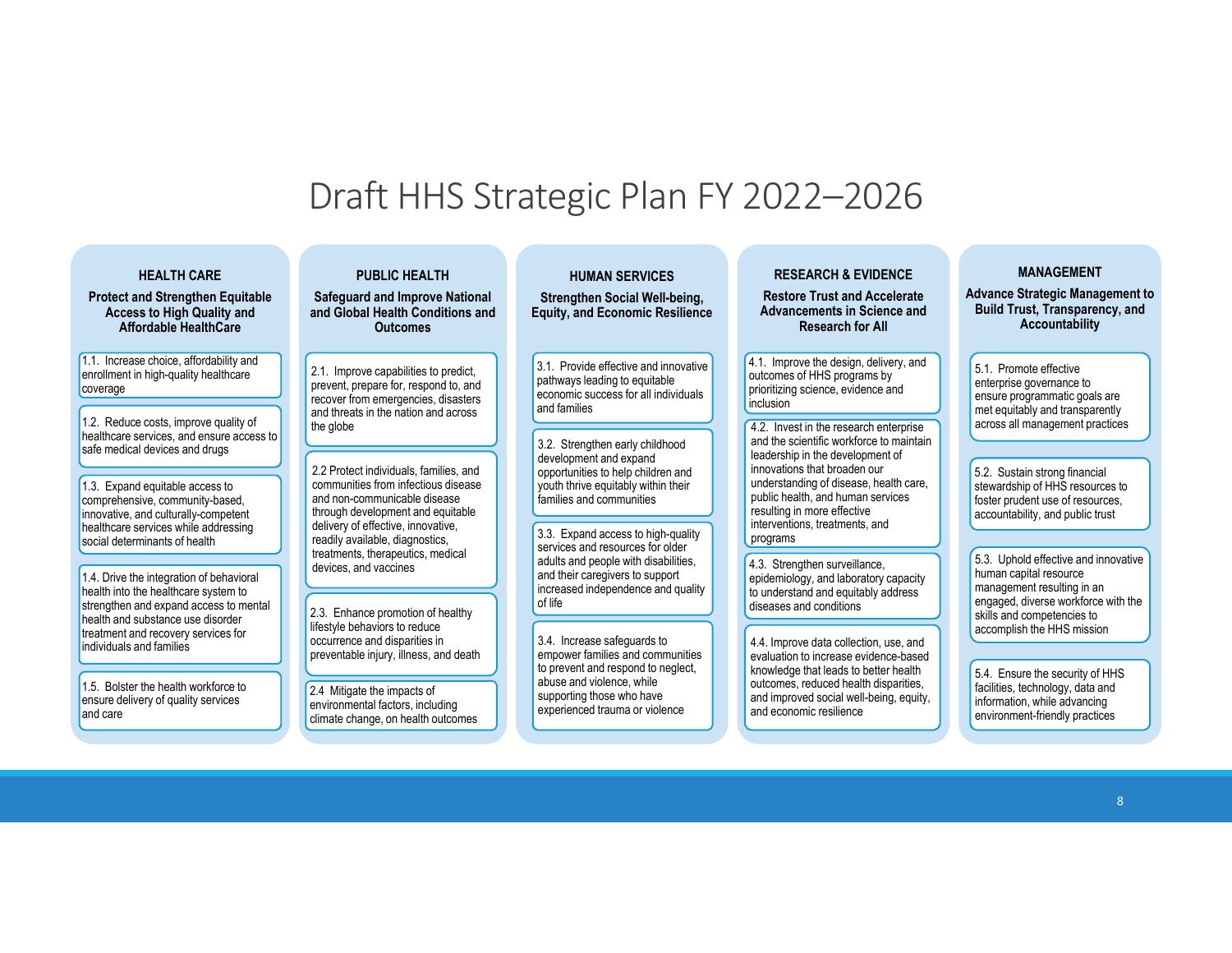

# Tribal Comment and Consultation Process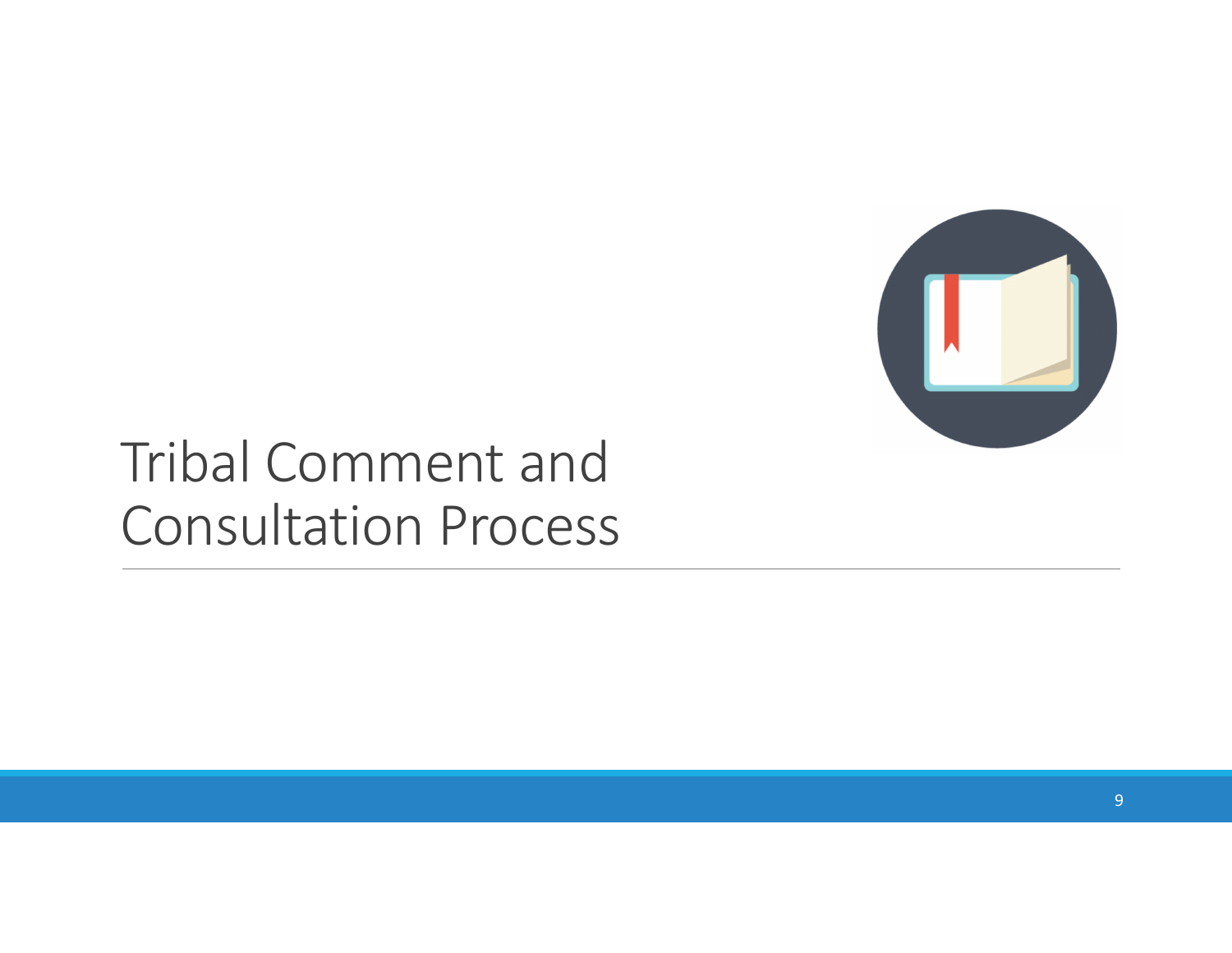# Tribal Comment and Consultation Process

HHS values its government‐to‐government relationship with Indian Tribes and recognizes that robust Tribal Consultation is important to this process.

HHS engaged in the following activities to capture comments from Tribes and Urban Indian Organizations for the Draft HHS Strategic Plan FY 2022–2026:

| <b>Activity</b>                                                                                                                                                        | <b>Dates</b>                   |  |
|------------------------------------------------------------------------------------------------------------------------------------------------------------------------|--------------------------------|--|
| Public Consultation Period: Receive Feedback and Comments from the<br>general public, Congress, Tribes, and other stakeholders                                         | October 7 – November 7, 2021   |  |
| ASPE initiated Tribal Consultation and requested written feedback and<br>comments from Tribes and Urban Indian Organizations on the HHS<br>Strategic Plan FY 2022-2026 | October 21 – November 22, 2021 |  |
| ASPE provided an overview of the strategic planning process at Tribal and<br>Urban Indian Leaders Monthly Calls in October and November 2021                           | October and November 2021      |  |
| <b>Virtual Tribal Consultation</b>                                                                                                                                     | January 13, 2022               |  |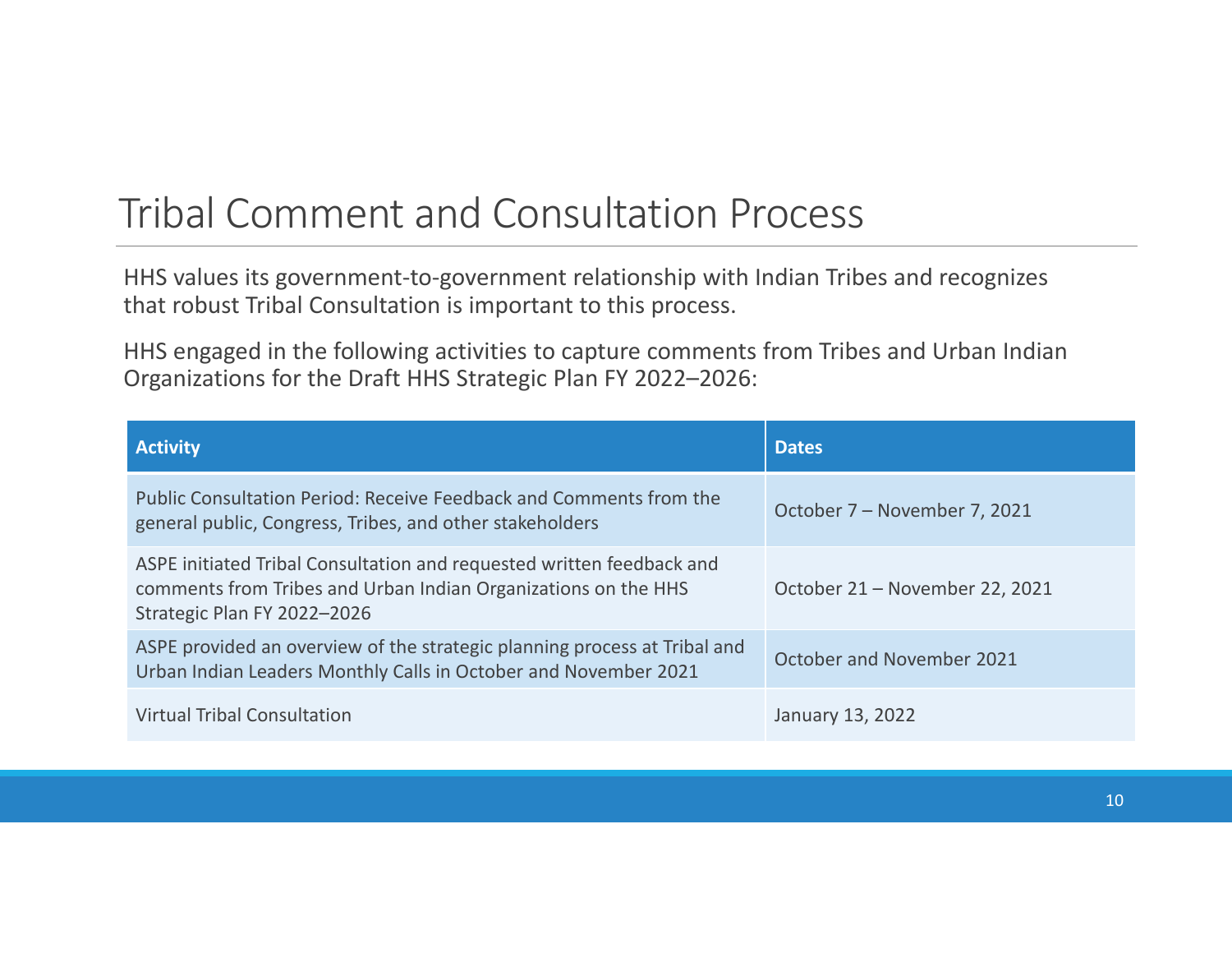## Summary of Tribal Comments

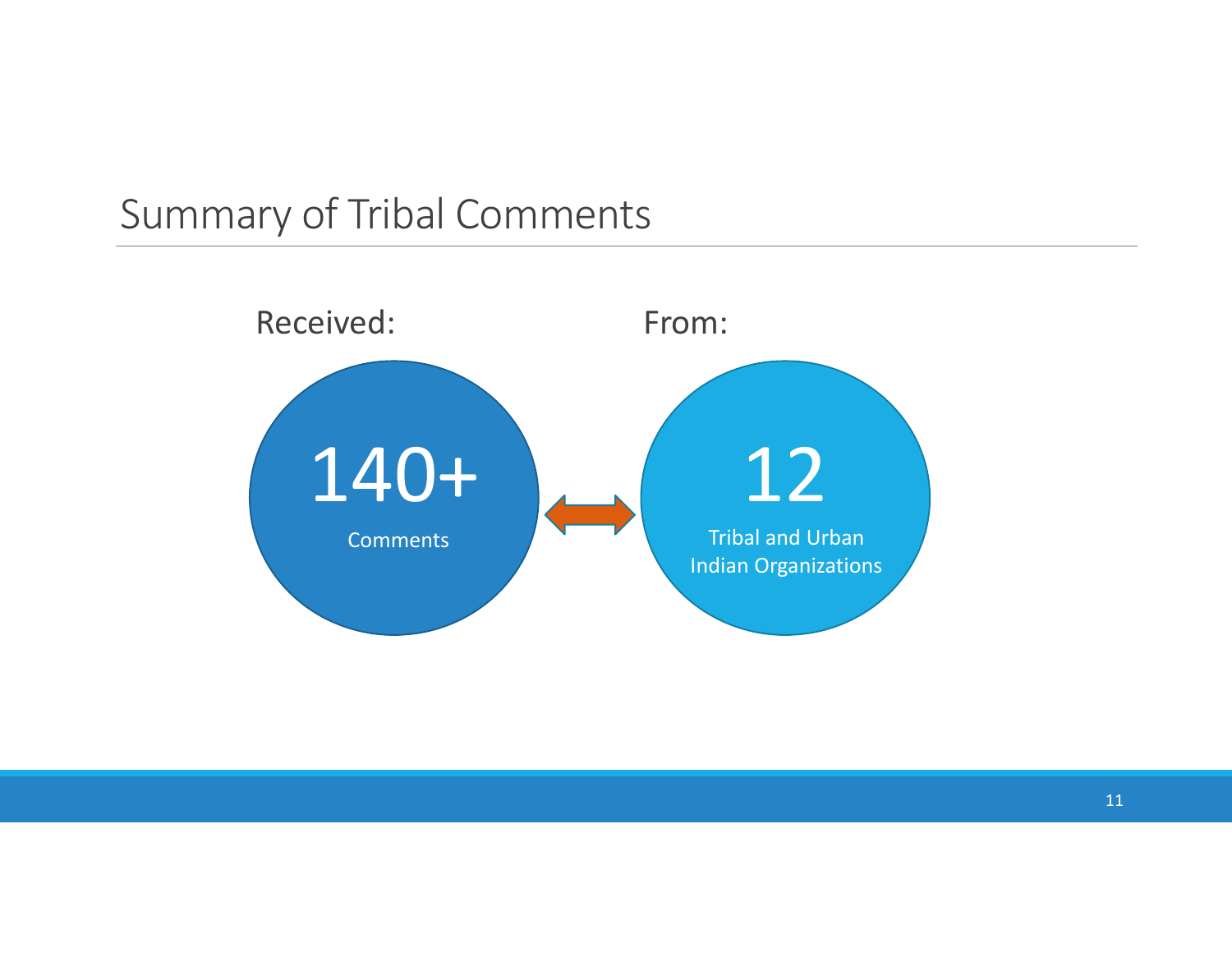## **Tribal** Comment Themes

### **Tribal Inclusion**

- Comments suggest that Tribes should be further represented in Goals 1, 2, 3
- Represent AI/AN women throughout pregnancy as part of strategies on maternal health
- Include Tribes in all aspects of behavioral health planning

### **Trust Responsibility to Tribes**

- Use consistent language and representation of AI/AN people and Tribes, and the Nation‐to‐Nation relationship between the federal government and Tribal communities.
- Commit to Tribal Consultation for the development of the HHS Strategic Plan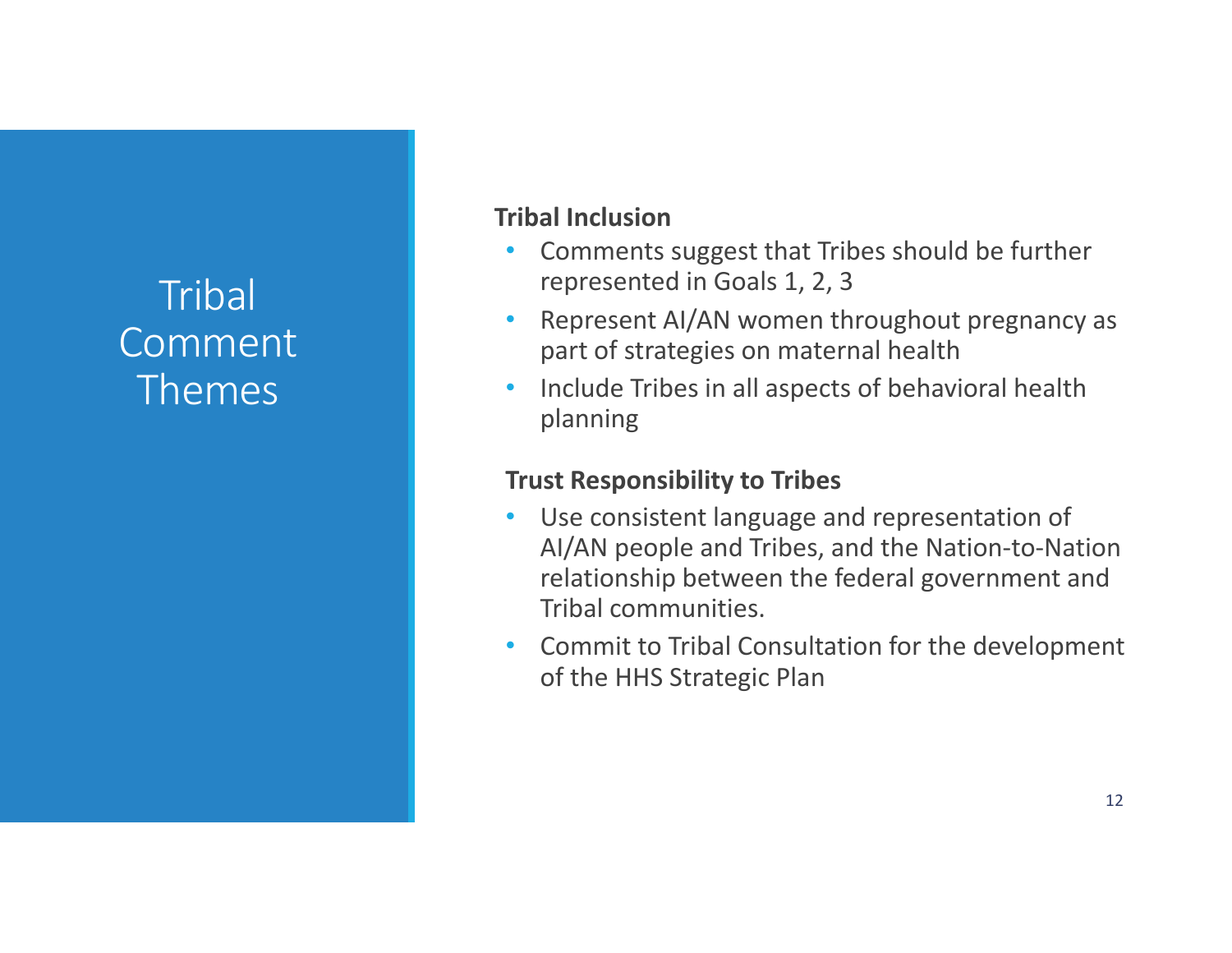## **Tribal** Comment Themes

## **Understanding the Needs of Tribes**

- The AI/AN population experience significant disparities related to economic instability, homelessness and poverty that can be mitigated with adequate funding and a focus on social determinants of health
- Strategies should reflect the unique experiences of trauma and need for resources in Indian country
- Acknowledge the specific risks that Tribes in Alaska encounter
- Include infrastructure concerns including water and sanitation in the draft Plan's strategies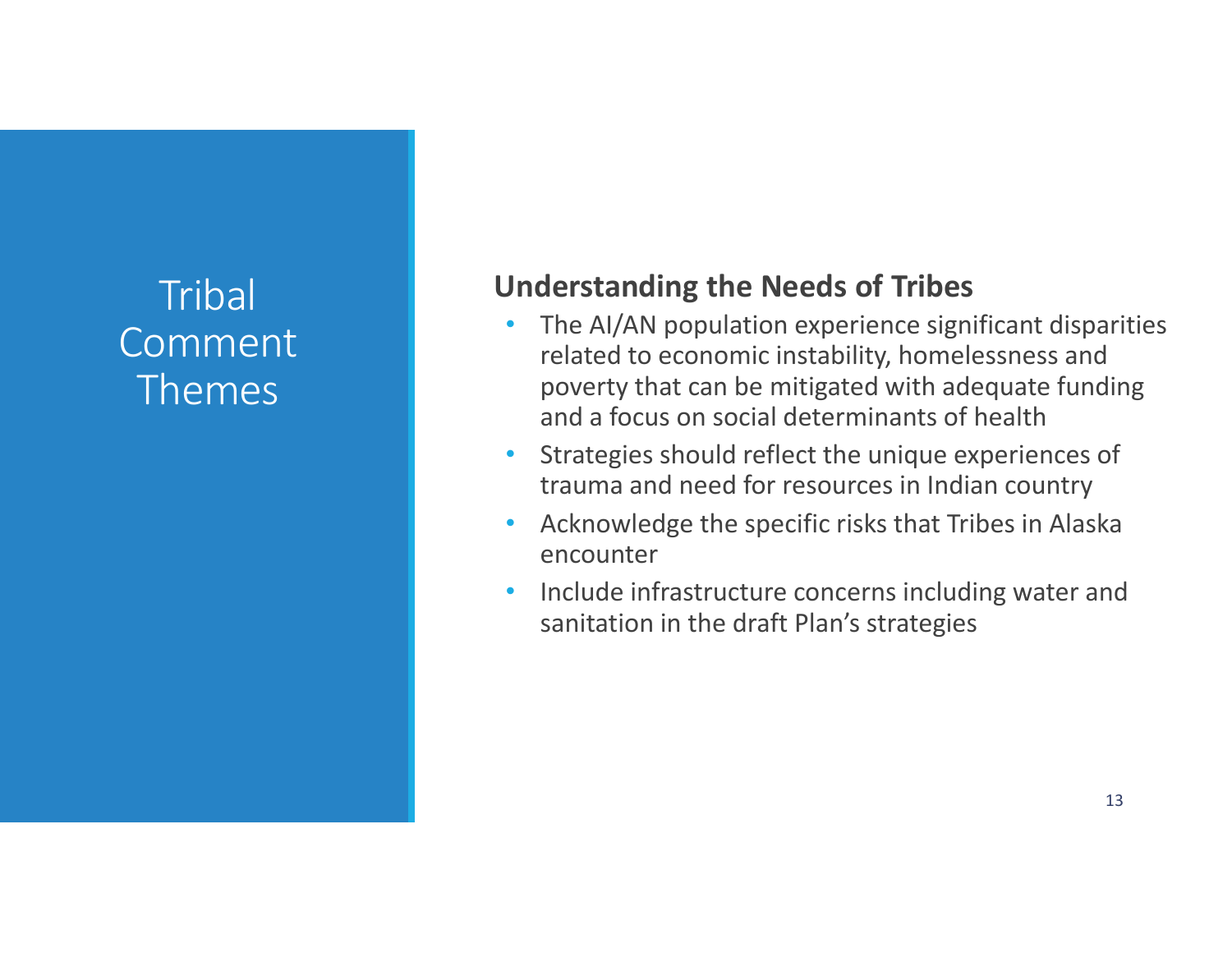

# Moderated Discussion with Tribal Leaders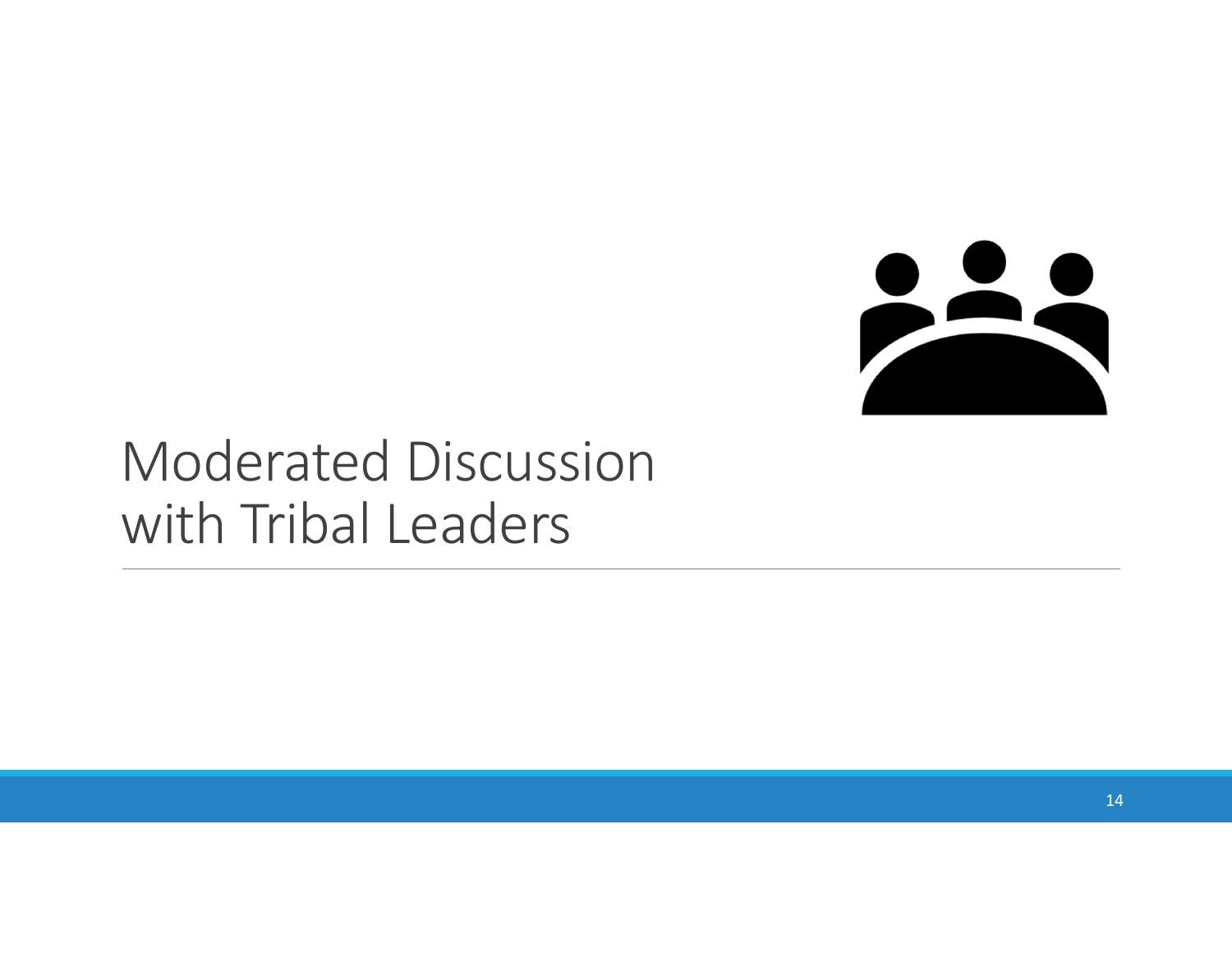Tribal Consultation Speaker Protocol

1. TRIBAL PRESIDENT/CHAIRPERSON/GOVERNOR

- 2. TRIBAL VICE‐PRESIDENT/VICE‐CHAIRPERSON/LT. GOVERNOR
- 3. ELECTED OR APPOINTED TRIBAL OFFICIAL
- 4. DESIGNATED TRIBAL OFFICIAL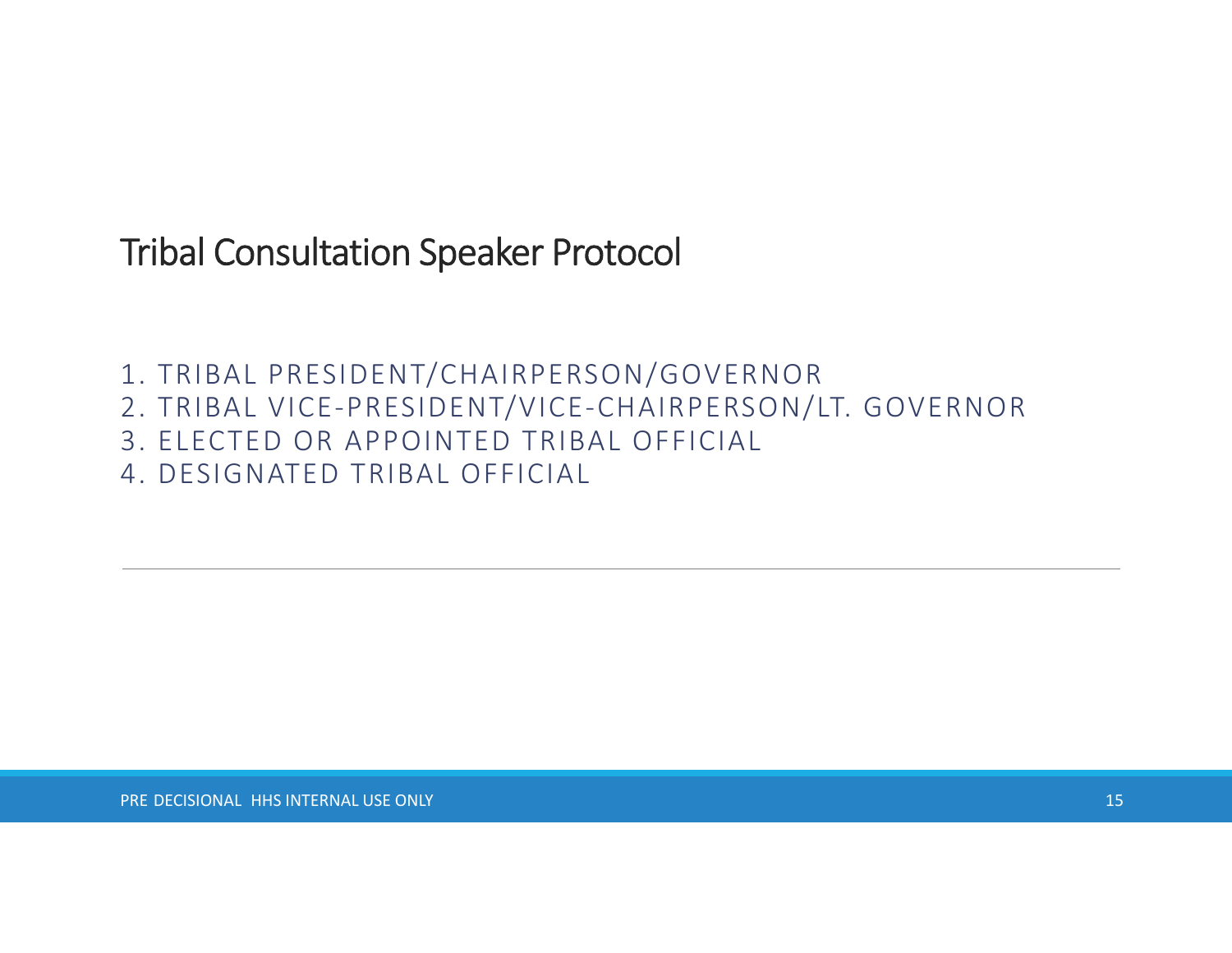## ModeratedDiscussion with Tribal Leaders

- What objectives and strategies do you find most important to your communities and how can we strengthen them further in the Draft Strategic Plan?
- Where do you think issues important to American Indian and Alaska Native Tribes and communities can be strengthened in the Draft Strategic Plan?
- Where in the Draft Strategic Plan can we address persistent health disparities in American Indian and Alaska Native communities?
- Are there any broad concerns, questions, or suggestions for the Draft HHS Strategic Plan FY 2022–2026?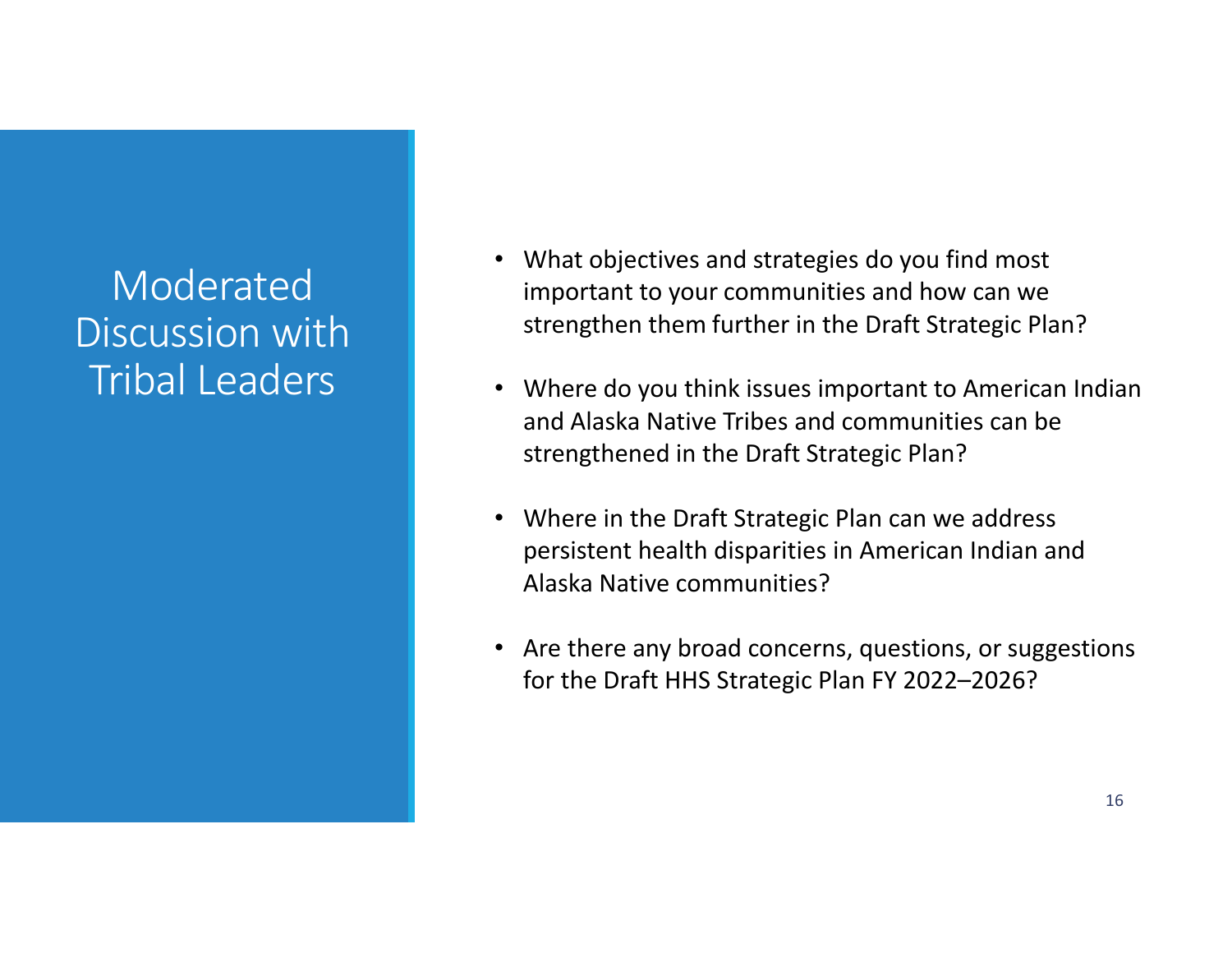## Next Steps and Closing Remarks

- Commit to uphold the Nation-to-Nation relationship in the Final HHS Strategic Plan
- Coordinate with other HHS OpDivs/StaffDivs to capture their work with Tribes, Urban Indian Organizations, and AI/AN communities and priorities
- Comments from today's consultation will be reviewed to determine where additional actions might be needed
- If you have any questions or additional feedback related to the Draft HHS Strategic Plan FY 2022–2026, you can send them to [Consultation@hhs.gov](mailto:Consultation@hhs.gov) by Wednesday, January 19.